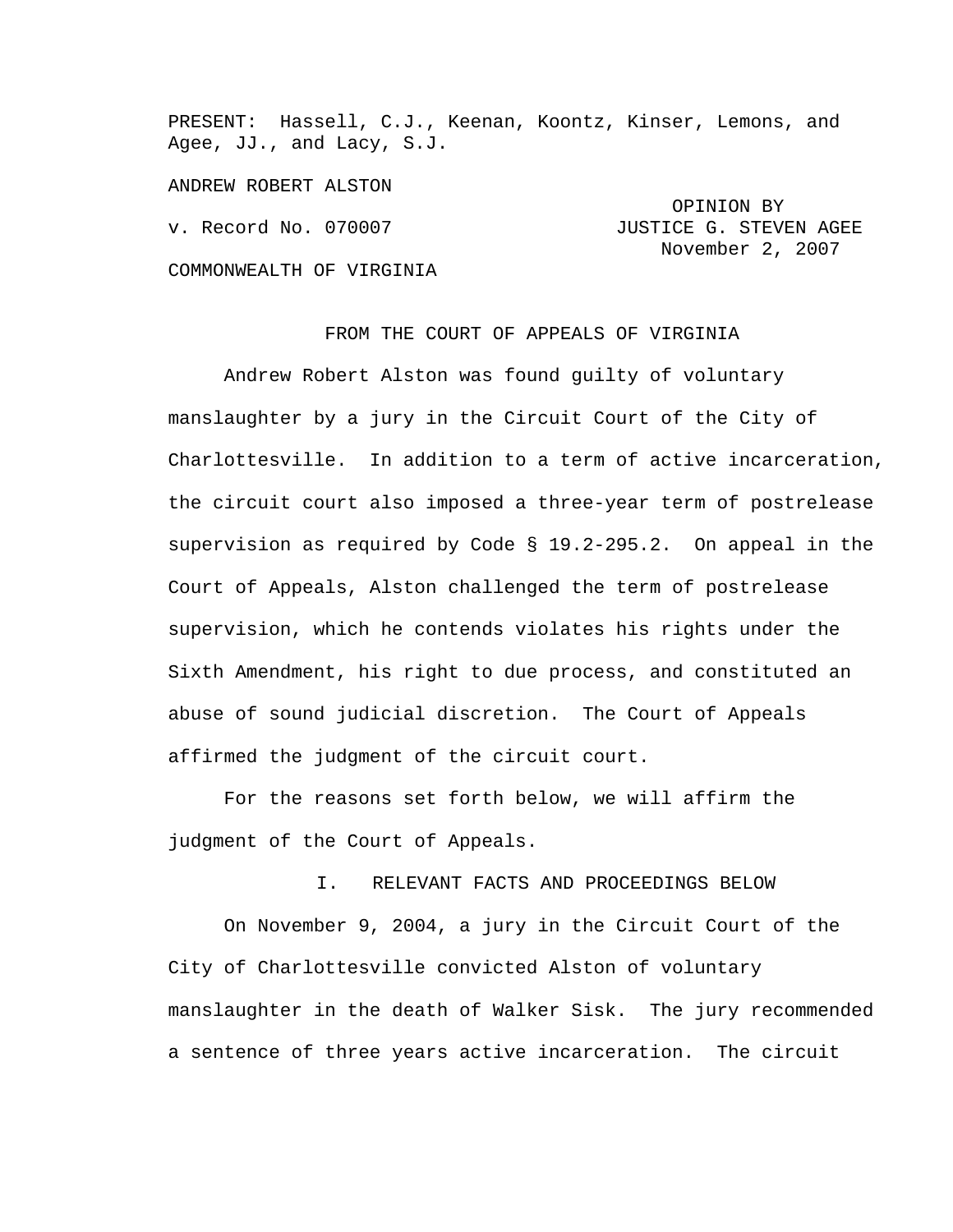court set the case for sentencing pending the completion of a pre-sentence investigation report pursuant to Code § 19.2-299.

Prior to the sentencing hearing, Alston filed a motion challenging a term of postrelease supervision under Code § 19.2- 295.2 on several grounds. Alston contended the application of that statute to permit the imposition of a term of postrelease supervision, in addition to the term of active incarceration recommended by the jury, violated the separation of powers between the legislative and judicial branches. In an additional memorandum filed with the circuit court, Alston argued that postrelease supervision under Code § 19.2-295.2 extends a sentence beyond the statutory maximum as determined by the line of cases represented by Apprendi v. New Jersey, 530 U.S. 466 (2000), and Blakely v. Washington, 542 U.S. 296 (2004). He also argued that the judicial construction of the statute contravened both the plain language of the statute and the legislature's intent in enacting it. When Alston argued his motion at the sentencing hearing, he expressly rejected a characterization of his challenge to Code § 19.2-295.2 as one based on due process grounds.

Based on the briefs and argument, the circuit court found that, as part of the statutory sentencing framework established by the General Assembly, postrelease supervision imposed under Code § 19.2-295.2 does not violate the separation of powers, and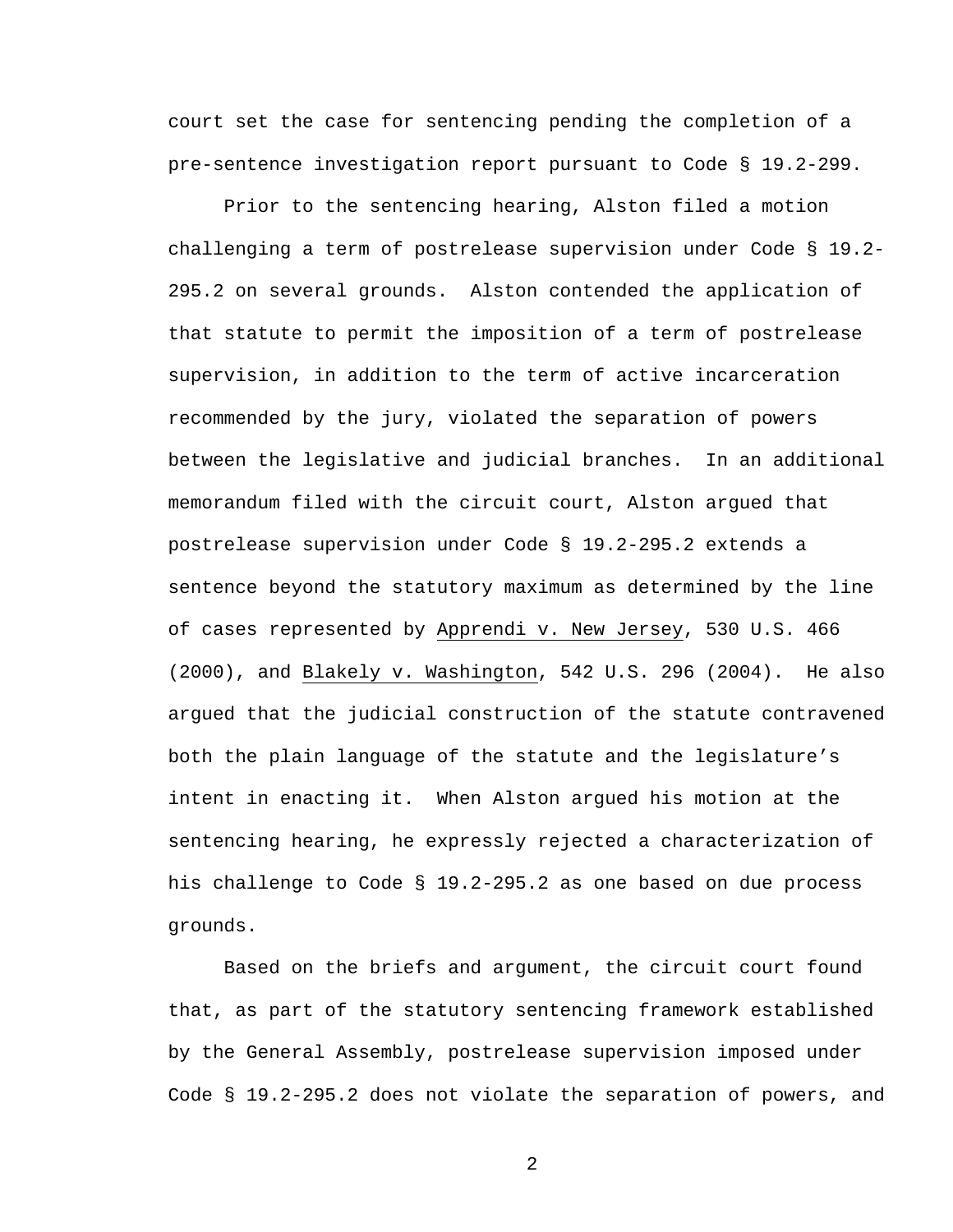that neither Apprendi nor Blakely applied. Alston specifically requested that the circuit court identify any facts that it, as opposed to the jury, had found as a basis for imposing a specific term of postrelease supervision under Code § 19.2- 295.2: "I want to be clear I've asked the Court to focus now on any fact the Court would have to take into consideration or determine . . . ." The court responded that "I don't think I need to make any other fact finding" than the jury's verdict of guilty.

The circuit court then imposed the jury's recommended three-year period of active incarceration, and ordered that Alston also be placed under postrelease supervision pursuant to § 19.2-295.2(A) for an additional three years.<sup>1</sup>

The Court of Appeals affirmed the judgment of the circuit court. Alston v. Commonwealth, 49 Va. App. 115, 117, 637 S.E.2d 344, 345 (2006). We awarded Alston this appeal.

#### II. ANALYSIS

 On appeal in this Court, Alston assigns error to the judgment of the Court of Appeals on four basic grounds. Initially, he contends the Court of Appeals erred because it failed to find that a term of postrelease supervision under Code § 19.2-295.2, as applied in this case, violates Alston's Sixth

 $\overline{\phantom{a}}$  $1$  Alston's three-year term of active incarceration is not at issue in this appeal.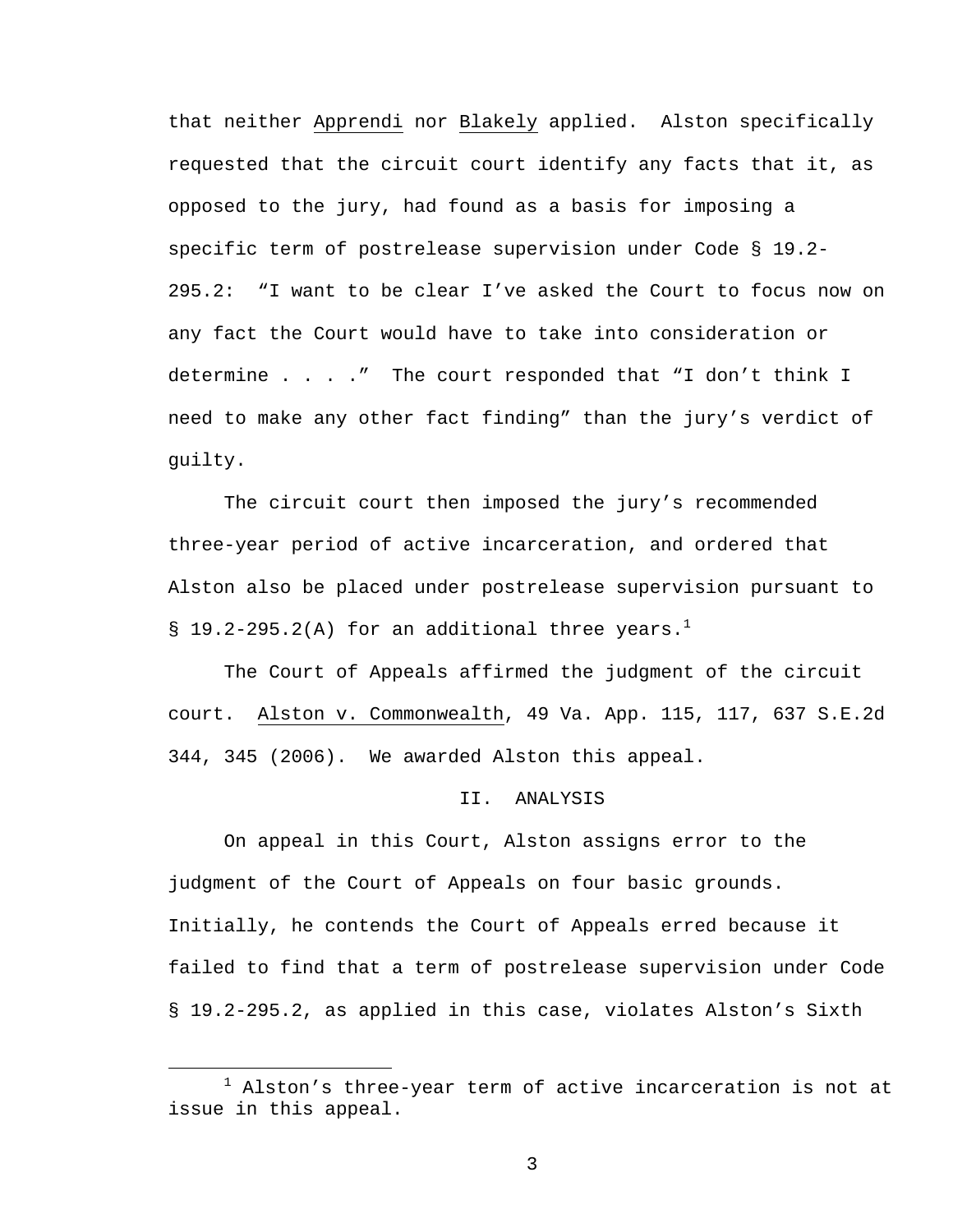Amendment rights. $^2$  As a corollary matter, Alston contends that Code § 19.2-295.2 is unconstitutional on its face.

 Separately, Alston contends the imposition of the threeyear term of postrelease supervision "is arbitrary and violates the principals of sound judicial discretion." Lastly, Alston assigns error to the failure of the circuit court and Court of Appeals to hold that Code § 19.2-295.2, as interpreted, contradicts legislative intent.

## A. STANDARD OF REVIEW

 Each of Alston's assignments of error raises questions of law. On appeal, we review such issues de novo. Harrell v. Harrell, 272 Va. 652, 656, 636 S.E.2d 391, 393 (2006); Shivaee v. Commonwealth, 270 Va. 112, 119, 613 S.E.2d 570, 574 (2005).

## B. THE SIXTH AMENDMENT

Alston's primary argument is that the imposition of a term of postrelease supervision under Code § 19.2-295.2 constitutes an unconstitutional enhancement of the sentence of active incarceration permitted by the jury's sentence and findings of fact in his case. Alston bases his argument on the Sixth Amendment right to trial by jury as explicated by the Supreme Court of the United States in Apprendi v. New Jersey and its

 $\overline{\phantom{a}}$  $2$  The Sixth Amendment provides in pertinent part that "[i]n all criminal prosecutions, the accused shall enjoy the right to a speedy and public trial, by an impartial jury  $\ldots$  ...  $\ldots$  U.S. Const. amend. VI.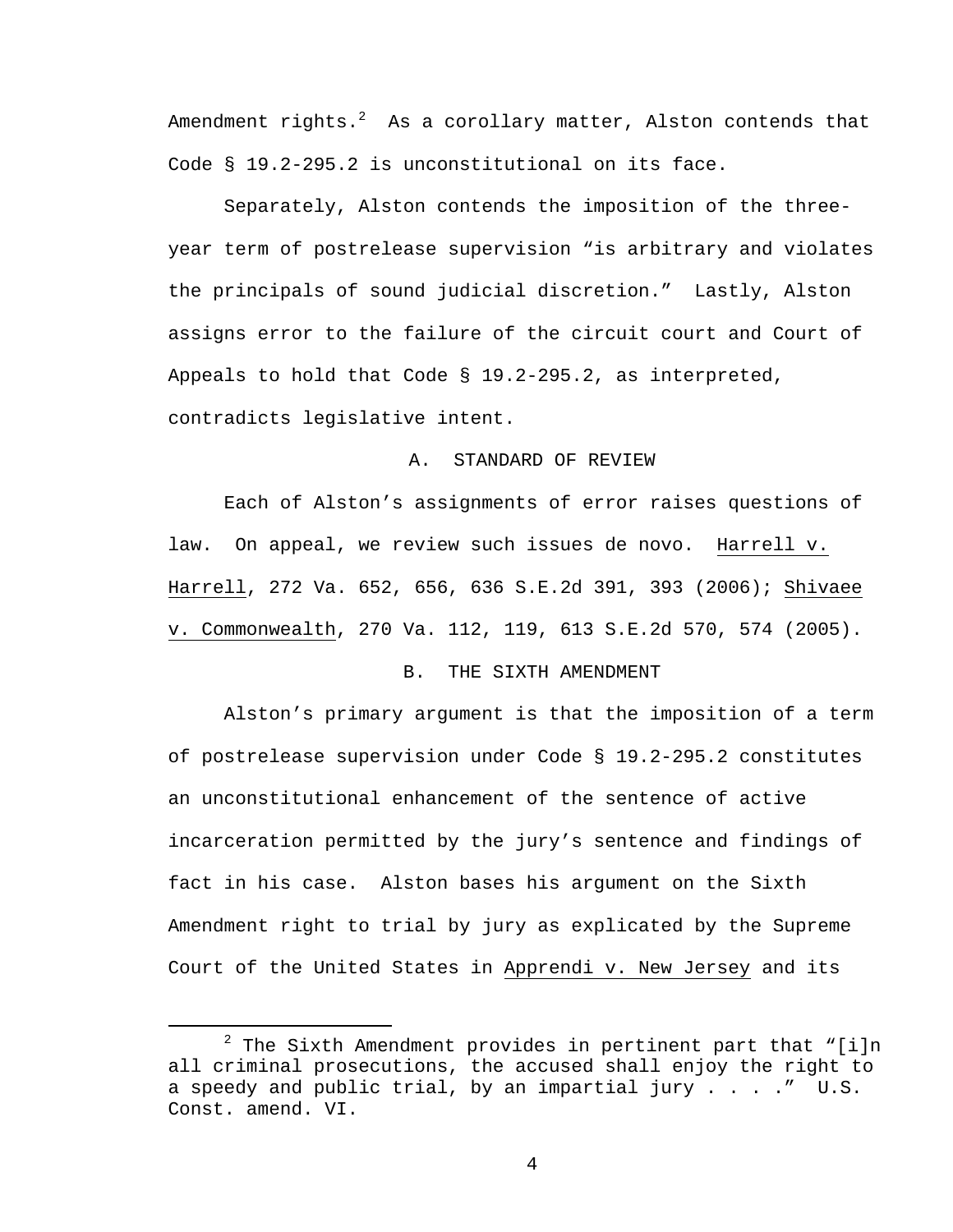progeny, primarily Blakely v. Washington and Cunningham v. California, 549 U.S. \_\_\_, 127 S.Ct. 856 (2007). He contends the Court of Appeals erred in its application of those decisions because it found no Sixth Amendment violation in his case.

In Apprendi, the Supreme Court enunciated the Sixth Amendment requirement that "[o]ther than the fact of a prior conviction, any fact that increases the penalty for a crime beyond the statutory maximum must be submitted to a jury, and proved beyond a reasonable doubt." Apprendi, 530 U.S. at 490. The defendant in Apprendi pled guilty to the crime of "possession of a firearm for an unlawful purpose," which was punishable by statute for a term of incarceration "between five years and 10 years." However, the applicable New Jersey law permitted "an extended term of imprisonment if the trial judge finds, by a preponderance of the evidence," that the defendant acted with a purpose to intimidate the victim on the basis of race or similar factors. Id. at 468-69. The trial judge so found and sentenced Apprendi to twelve years in prison instead of the five to ten years that otherwise would have been the applicable range of sentence. Id. at 471.

The Supreme Court reversed Apprendi's sentence because his Sixth Amendment rights were violated when the trial judge increased the otherwise applicable statutory maximum sentence (five to ten years) based upon facts only found by the judge and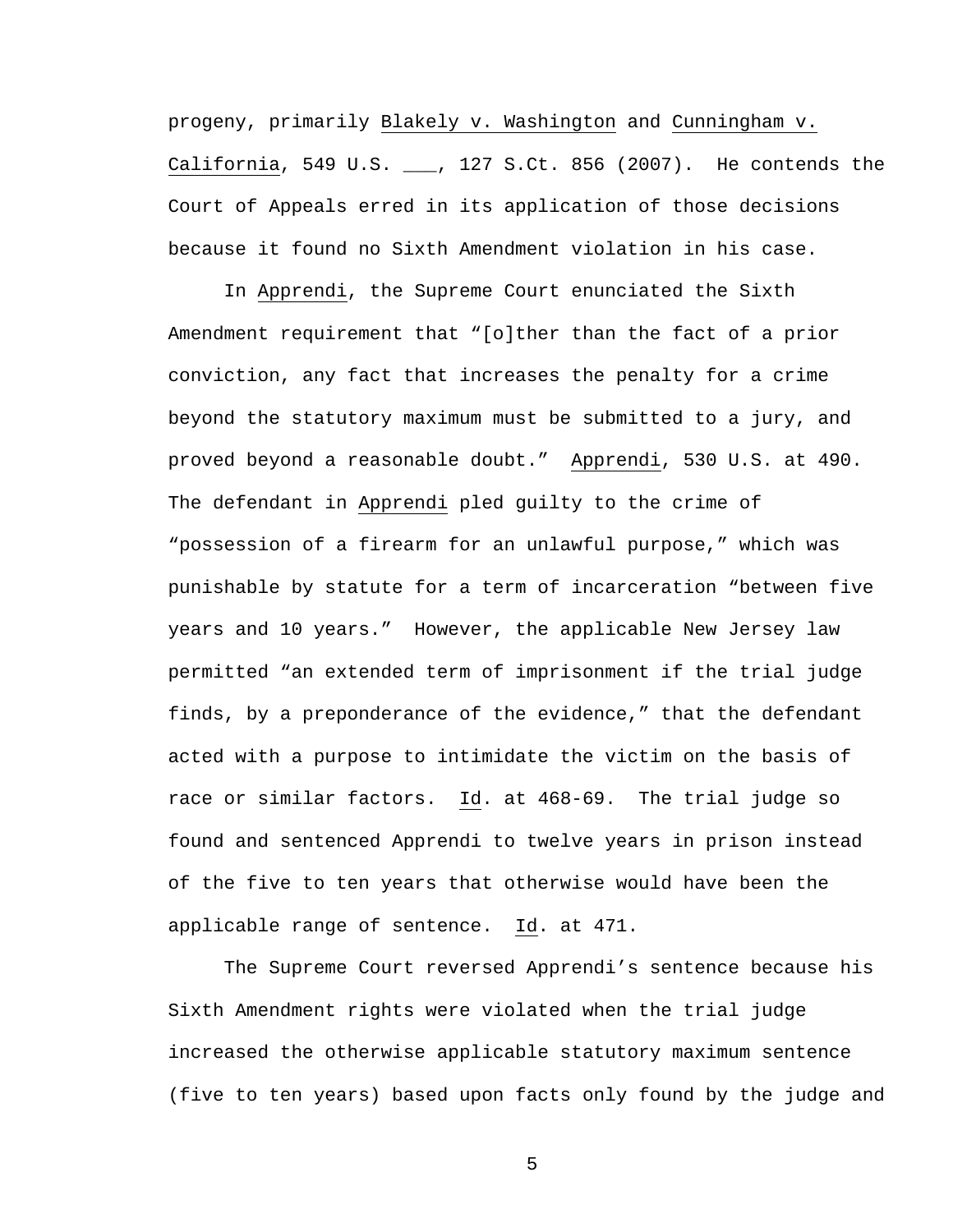which were beyond those inherent in Apprendi's guilty plea and by a standard lower than beyond a reasonable doubt. Id. at 476. Apprendi set the stage for further refinement of the Sixth Amendment concept in Blakely, Cunningham, and United States v. Booker, 543 U.S. 220 (2005).

In Blakely, the Court clarified "that the 'statutory maximum' for Apprendi purposes is the maximum sentence a judge may impose *solely on the basis of the facts reflected in the jury verdict or admitted by the defendant*." Blakely, 542 U.S. at 303 (emphasis in original). Blakely pled guilty to the abduction of his spouse, which carried a maximum sentence by statute in the State of Washington of no more than ten years. However, other statutory restrictions limited the trial judge's sentencing option to a maximum range of 49 to 53 months, unless the judge "finds 'substantial and compelling reasons justifying an exceptional sentence.'" Id. at 299 (quoting Wash. Rev. Code § 9.94A.120(2)). The trial judge alone made such additional findings of fact and based on the additional findings imposed an "exceptional sentence of 90 months-37 months beyond the standard maximum." Id. at 300.

Citing Apprendi, the Supreme Court reversed Blakely's sentence because it exceeded the "relevant statutory maximum" – that is, the sentence that could be derived only from a jury verdict and findings or the defendant's admissions.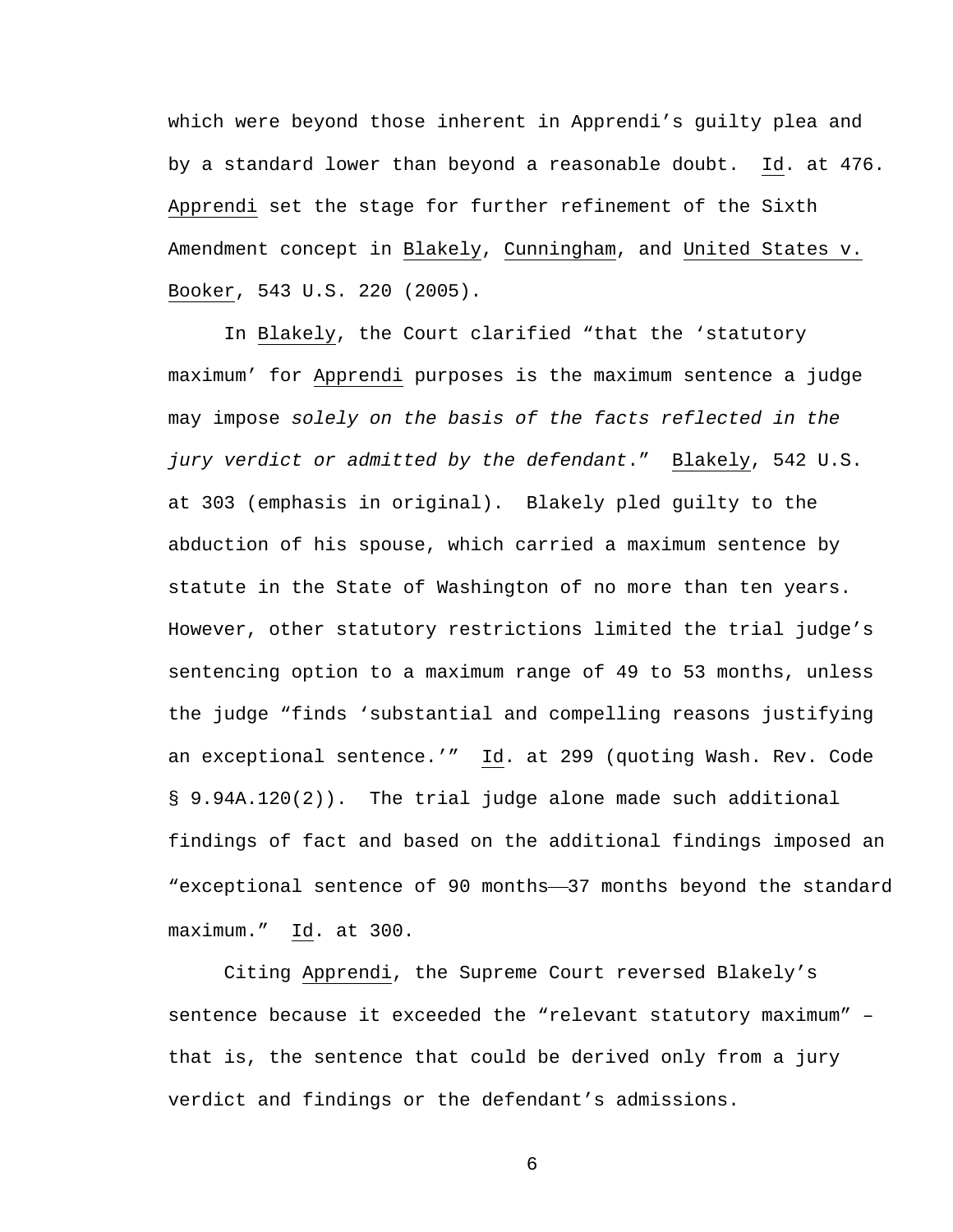Our precedents make clear, however, that the "statutory maximum" for Apprendi purposes is the maximum sentence a judge may impose *solely on the basis of the facts reflected in the jury verdict or admitted by the defendant*. In other words, the relevant "statutory maximum" is not the maximum sentence a judge may impose after finding additional facts, but the maximum he may impose without any additional findings. When a judge inflicts punishment that the jury's verdict alone does not allow, the jury has not found all the facts "which the law makes essential to the punishment," and the judge exceeds his proper authority.

Id. at 303-04 (internal citations omitted) (emphasis in original).

 The Supreme Court's decision in Blakely effectively overturned the mandatory sentencing guideline system in the State of Washington. Shortly thereafter, the Supreme Court similarly invalidated the federal mandatory sentencing guideline system in Booker. In referencing Blakely as it considered the federal sentencing scheme, the Court in Booker reiterated that "[t]he application of Washington's sentencing scheme violated the defendant's right to have the jury find the existence of 'any particular fact' that the law makes essential to his punishment." Booker, 543 U.S. at 232.

 Booker was convicted by a jury under 21 U.S.C. § 841(a)(1) for possession with the intent to distribute cocaine based on the evidence at trial that Booker had 92.5 grams of cocaine in his possession. On those facts alone, under the federal sentencing guidelines, Booker was subject to a sentence of no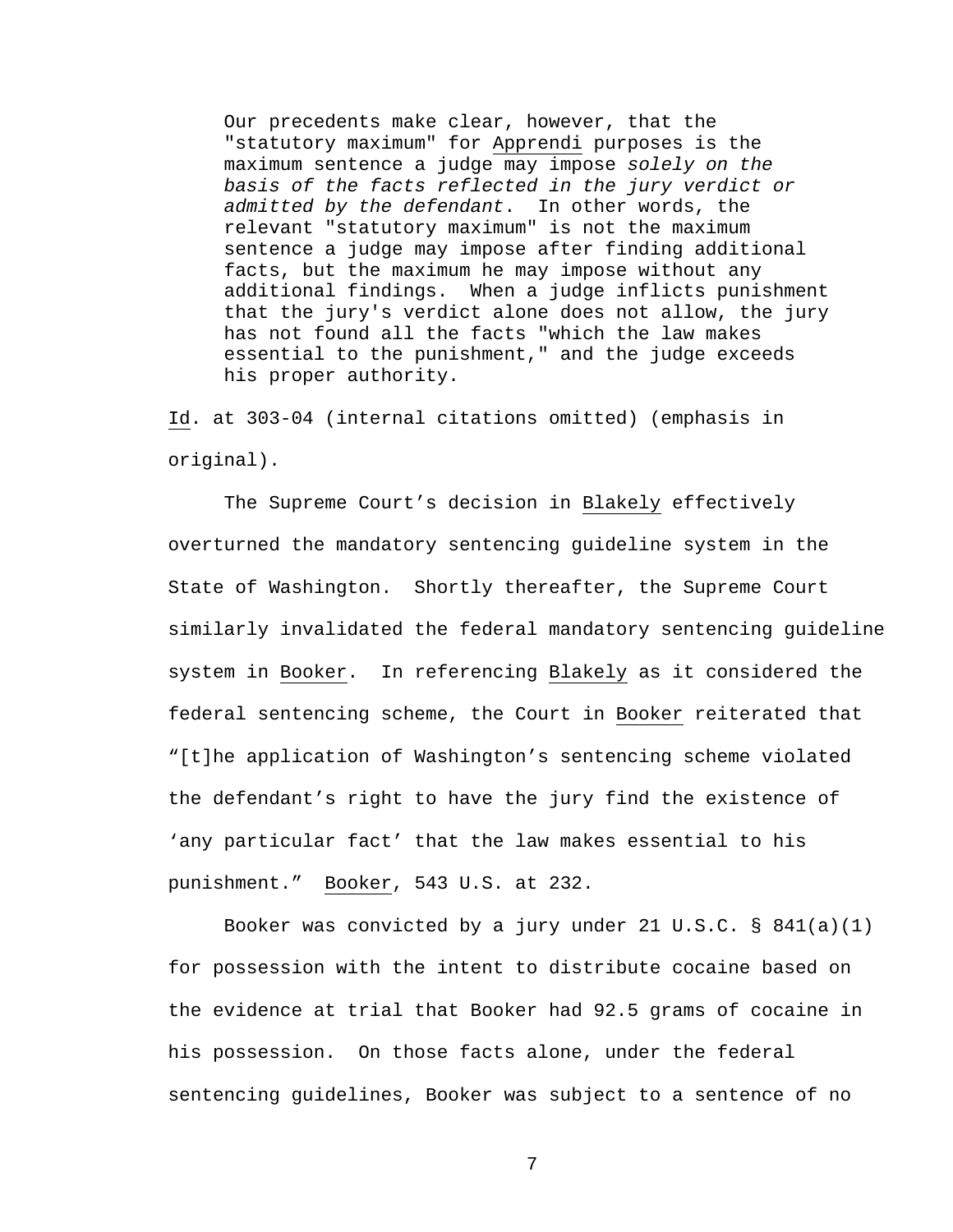more than 262 months incarceration. However, the trial judge found separately from the jury and only by a preponderance of the evidence, that Booker possessed a substantially greater quantity of cocaine than 92.5 grams and was also guilty of obstructing justice. Based on these additional findings, the federal sentencing guidelines required that the trial judge exceed the otherwise applicable maximum sentence of 262 months and sentence Booker to 360 months. In considering Booker's enhanced sentence, the Supreme Court restated its declaration in Blakely "that the 'statutory maximum' for Apprendi purposes is the maximum sentence a judge may impose *solely on the basis of facts reflected in the jury verdict or admitted by the defendant*." Booker, 543 U.S. at 228 (emphasis in original).

 Because Booker's enhanced sentence was based on facts neither found by the jury nor admitted by him, that sentence violated his Sixth Amendment rights and was reversed.

The jury never heard any evidence of the additional drug quantity, and the judge found it true by a preponderance of the evidence. Thus, just as in Blakely, "the jury's verdict alone does not authorize the sentence. The judge acquires that authority only upon finding some additional fact." There is no relevant distinction between the sentence imposed pursuant to the Washington statutes in Blakely and the sentences imposed pursuant to the Federal Sentencing Guidelines in these cases.

Booker, 543 U.S. at 235 (internal citations omitted).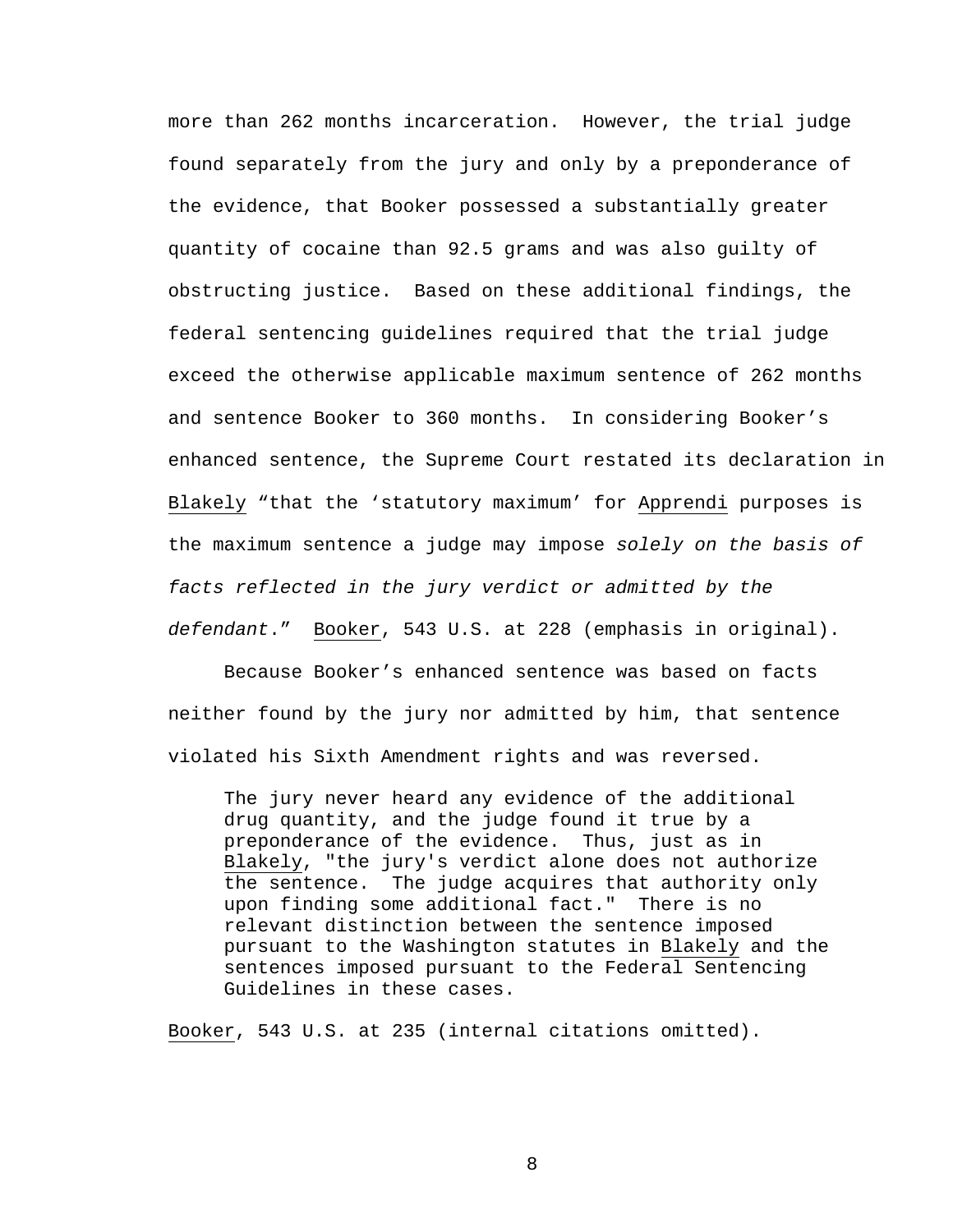Importantly, the Court in Booker went on to explain that when a sentence is within the permissible statutory range, and no additional facts are required to be found by the sentencing judge in order to impose sentence, then the inherent judicial discretion in imposing a sentence within the statutory range does not implicate the Sixth Amendment.

If the Guidelines as currently written could be read as merely advisory provisions that recommended, rather than required, the selection of particular sentences in response to differing sets of facts, their use would not implicate the Sixth Amendment. We have never doubted the authority of a judge to exercise broad discretion in imposing a sentence within a statutory range. . . . For when a trial judge exercises his discretion to select a specific sentence within a defined range, the defendant has no right to a jury determination of the facts that the judge deems relevant.

Booker, 543 U.S. at 233.

 Earlier this year, in setting aside a similarly enhanced sentence under California's determinate sentencing system in Cunningham, the Supreme Court again reiterated the basic principles of the foregoing cases.

This Court has repeatedly held that, under the Sixth Amendment, any fact that exposes a defendant to a greater potential sentence must be found by a jury, not a judge, and established beyond a reasonable doubt, not merely by a preponderance of the evidence.

We cautioned in Blakely, however, that broad discretion to decide what facts may support an enhanced sentence, or to determine whether an enhanced sentence is warranted in any particular case, does not shield a sentencing system from the force of our decisions. If the jury's verdict alone does not

. . . .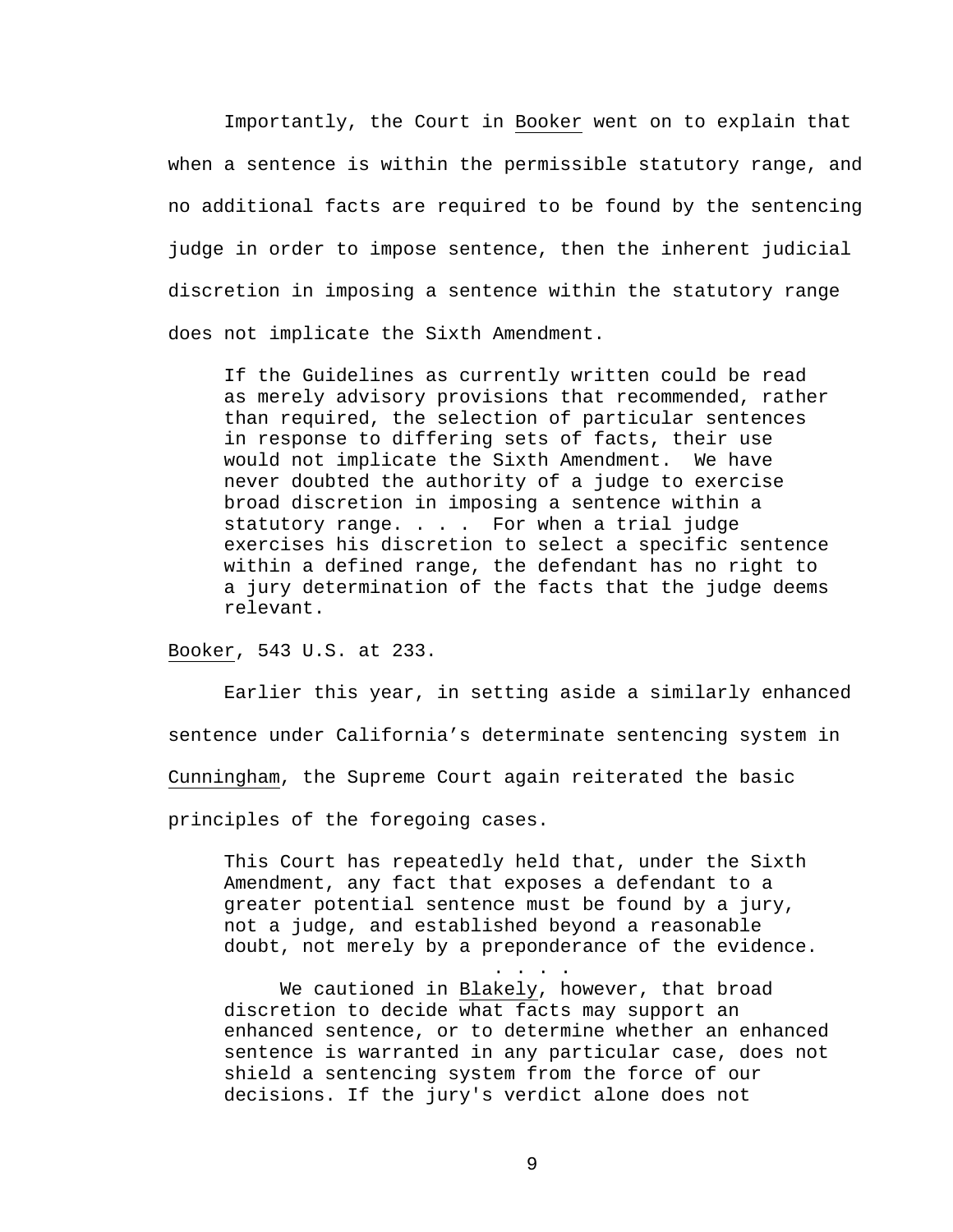authorize the sentence, if, instead, the judge must find an additional fact to impose the longer term, the Sixth Amendment requirement is not satisfied.

Cunningham, 127 S.Ct. at 863, 869.

 As in Booker, the Court in Cunningham clarified that if the sentence in a criminal case is within the permitted statutory limit based solely upon the finding of a jury or the defendant's admissions, without any additional fact-finding by the trial court, then a sentence within that range raised no Sixth Amendment claim. "Other States have chosen to permit judges genuinely 'to exercise broad discretion within a statutory range,' which, 'everyone agrees,' encounters no Sixth Amendment shoal." Cunningham, 127 S.Ct. at 871 (quoting Booker, 543 U.S. at 233).

 It is against this precedential background that Alston raises his Sixth Amendment claim. In short, he argues that the "relevant statutory maximum" for Apprendi purposes is solely the three years of active incarceration set by the jury. He grounds this argument in his reading of Code § 19.2-295 as a state law limitation on the statutory maximum, but alternatively asserts that the circuit court also engaged in the type of additional fact-finding Apprendi prohibits.

 Alston first contends that Code § 19.2-295, which provides that the term of confinement "of a person convicted of a criminal offense shall be ascertained by the jury," unless the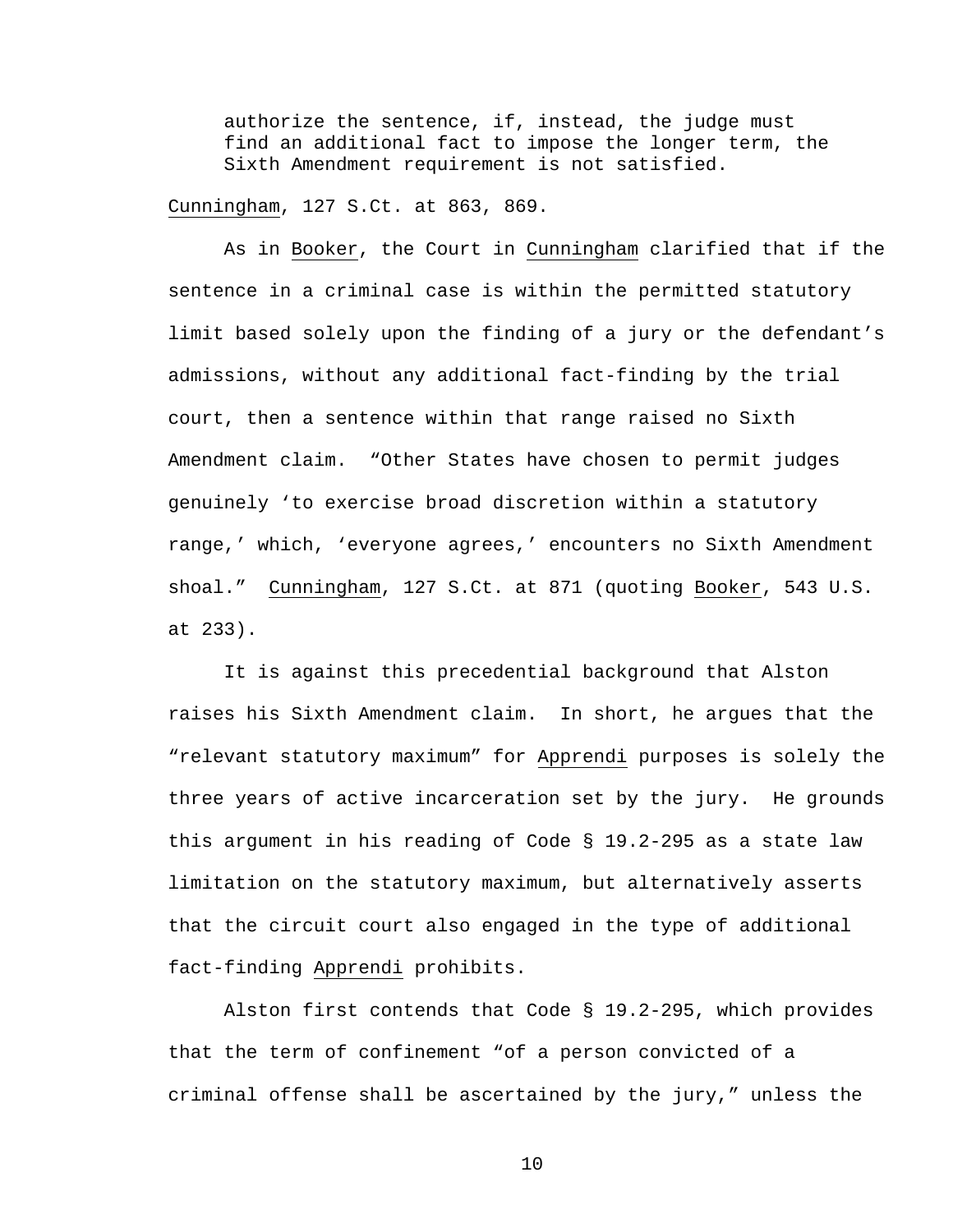case is tried without a jury, is a Virginia statutory limit that also serves as the Apprendi relevant statutory maximum when a jury recommends a sentence. Alston thus concludes that the terms of Code § 19.2-295 prohibit any sentence under Code § 19.2-295.2 since the latter code section does not involve a sentence from the jury. $3$ 

The Commonwealth responds that this issue was addressed in Williams v. Commonwealth, 270 Va. 580, 621 S.E.2d 98 (2005), when we decided that the Code § 19.2-295.2 term of postrelease supervision was combined with any term of active incarceration for the purposes of calculating the statutory maximum sentence. Id. at 584, 621 S.E.2d at 100. However, the Sixth Amendment claims raised under Apprendi and Blakely were not before the Court in Williams because those issues had been waived. 270 Va. at 583 & n.3, 621 S.E.2d at 100 & n.3. Nevertheless, the Commonwealth contends that Williams is dispositive in this case because Alston did not receive the statutory maximum under Williams. In the Commonwealth's view, since voluntary manslaughter is punishable as a Class 5 felony under Code § 18.2-10 with a maximum term of ten-years incarceration, Alston's

 $\overline{\phantom{a}}$  3  $3$  In Alston's view, a term of postrelease supervision under Code § 19.2-295.2 could be imposed, consonant with Code § 19.2- 295, only if an equivalent part of the sentence of active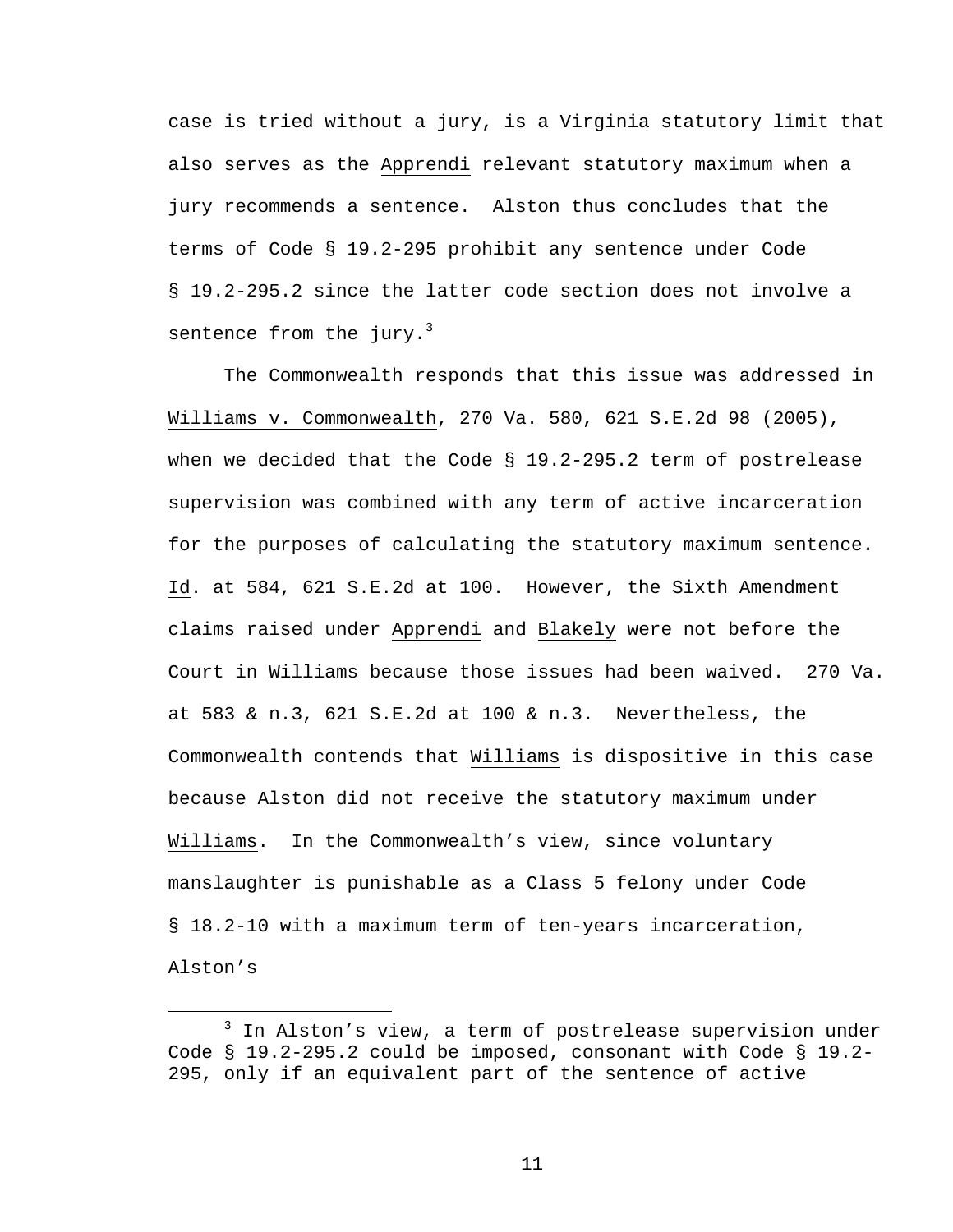incarceration permitted by the jury recommendation were suspended.

i<br>Li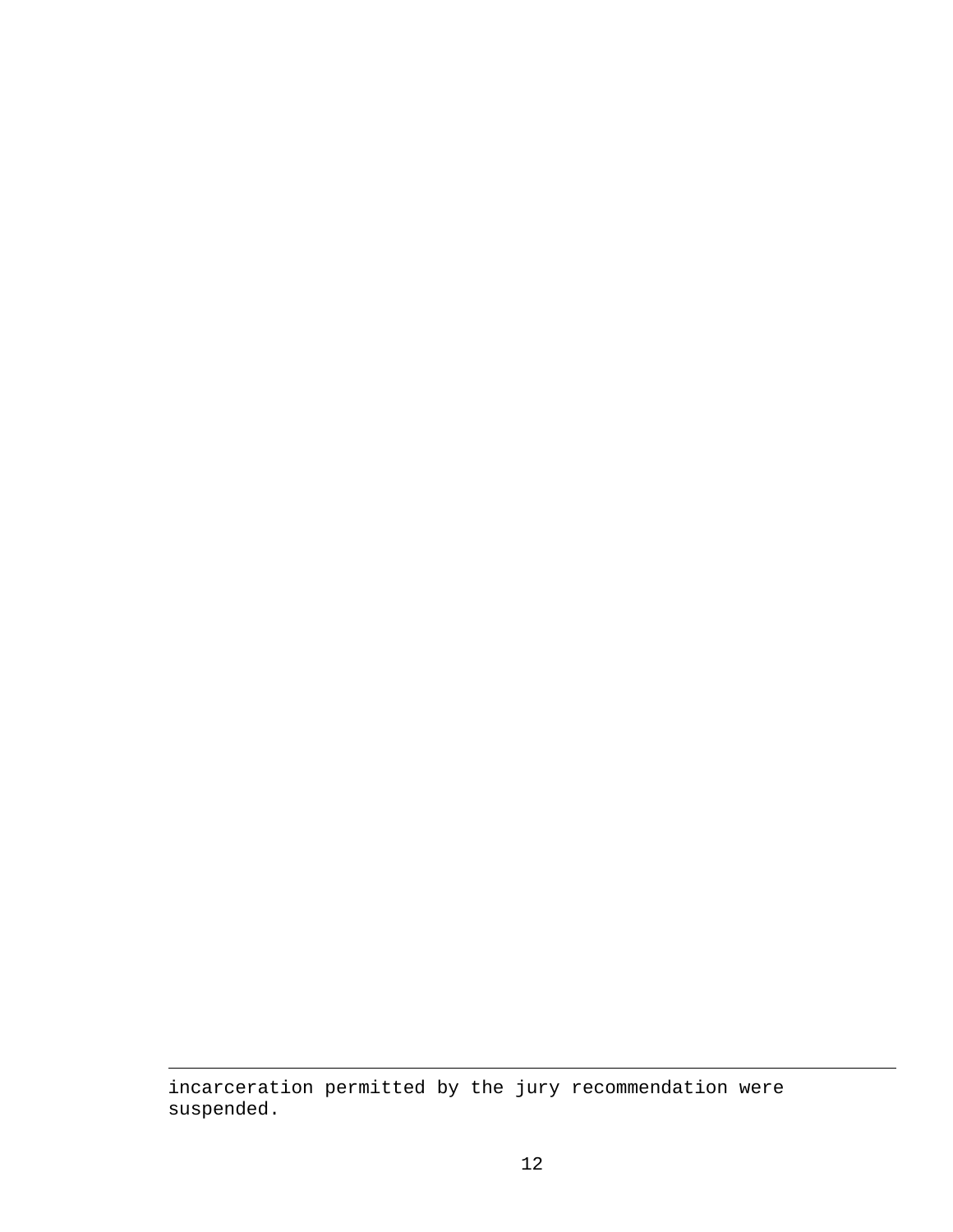sentence of three-years active incarceration and three-years postrelease supervision is within the Code § 18.2-10 maximum term and thus does not violate the Apprendi Sixth Amendment framework. We disagree with both parties.

There are several fatal flaws in Alston's analysis. First, he ignores the necessity to read the statutes, Code §§ 19.2-295 and 19.2-295.2, together and not in isolation. "It is a cardinal rule of construction that statutes dealing with a specific subject must be construed together in order to arrive at the object sought to be accomplished." Prillaman v. Commonwealth, 199 Va. 401, 406, 100 S.E.2d 4, 7 (1957) (quoting Seaboard Fin. Corp. v. Commonwealth, 185 Va. 280, 286, 38 S.E.2d 770, 772 (1946) (internal quotation marks omitted)).

Under the rule of statutory construction of statutes in pari materia, statutes are not to be considered as isolated fragments of law. . . . [T]hey should be so construed as to harmonize the general tenor or purport of the system and make the scheme consistent in all its parts and uniform in its operation, unless a different purpose is shown plainly or with irresistible clearness.

Prillaman, 199 Va. at 405, 100 S.E.2d at 7 (quoting 50 Am. Jur., *Statutes* § 349). Alston also ignores the plain language of the statutes. "When the language of a statute is plain and unambiguous, we are bound by the plain meaning of that statutory language." Lee County v. Town of St. Charles, 264 Va. 344, 348, 568 S.E.2d 680, 682 (2002).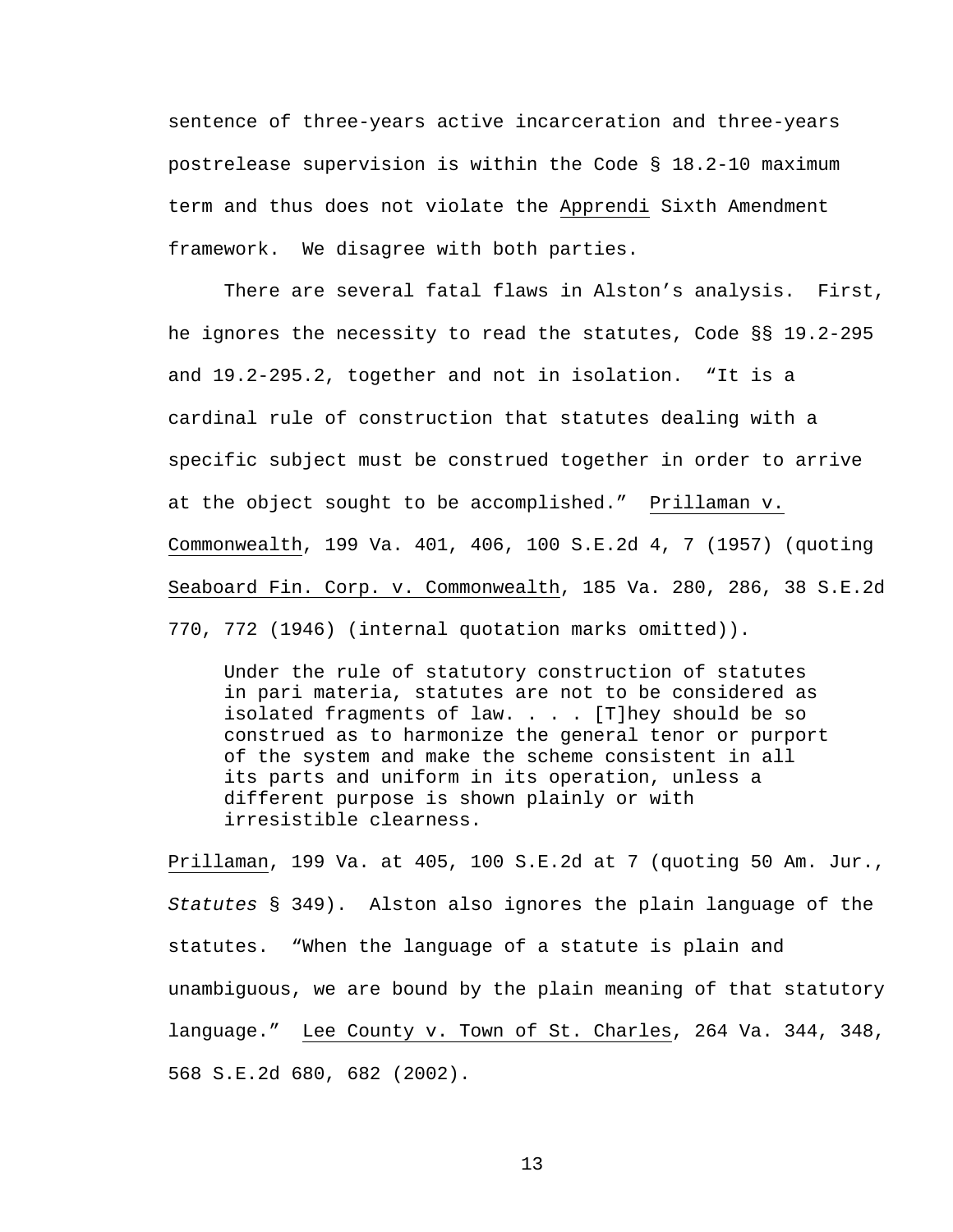Notwithstanding any limitations Code § 19.2-295 may place upon a term of confinement a jury may determine, Code § 19.2- 295.2 unequivocally directs the circuit court, "*in addition to any other punishment imposed*," to impose the term of postrelease supervision. Code § 19.2-295.2(A) (emphasis added). The term of postrelease supervision is a mandate to the court, not the jury, and applies by the plain terms of Code § 19.2-295.2 irrespective of any limitations Code § 19.2-295 may apply to a jury's sentence. "In addition to any other punishment imposed" means what it says and, by those plain terms, contains no limitation from Code § 19.2-295. In short, Code § 19.2-295.2 is a clear and unmistakable requirement upon the court that is unrelated to any jury limitation under Code § 19.2-295.

As we noted in Williams, the term of postrelease supervision under Code § 19.2-295.2 is part of the maximum term permitted by statute and is not limited by Code § 19.2-295. "Under a proper application of the Code section, in determining the length of a permitted sentence, the three-year term of postrelease supervision is added to the . . . term that could have been imposed for the . . . offenses of which the defendant was convicted." Williams, 270 Va. at 584, 621 S.E.2d at 100.

Thus, properly read, Code §§ 19.2-295 and 19.2-295.2 do not support Alston's thesis that Virginia law limits the relevant statutory maximum term, for Apprendi purposes, to the three-year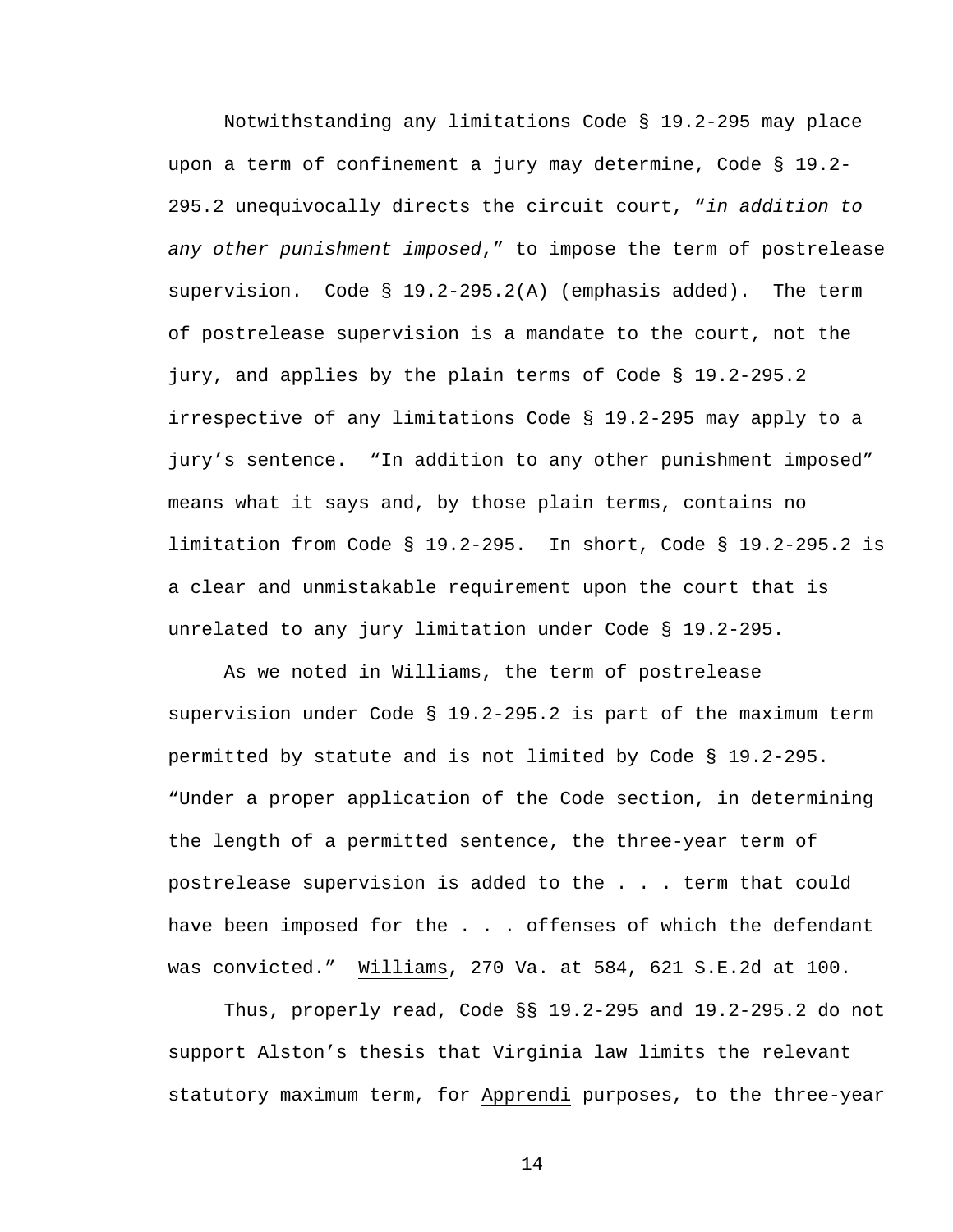term of active incarceration determined by the jury. $^4$  However, as we recognized in Williams, resolution of the question of Virginia statutory law does not answer the federal constitutional question. 270 Va. at 583 n.3, 621 S.E.2d at 100 n.3.

To answer that query, we must determine what constitutes "the relevant statutory maximum" for Sixth Amendment purposes under Apprendi, regardless of what that maximum term may be under Virginia statute. The roadmap to determine that answer has been clearly demarcated by the Supreme Court as we noted above in quoting the Blakely decision.

[T]he "statutory maximum" for Apprendi purposes is the maximum sentence a judge may impose *solely on the basis of the facts reflected in the jury verdict* . . . . [T]he relevant "statutory maximum" is not the maximum sentence a judge may impose after finding additional facts, but the maximum he may impose without any additional findings.

Blakely, 542 U.S. at 303-04 (internal citations omitted) (emphasis in original).

 $\overline{4}$  $4$  Alston's statutory language argument under Code § 19.2-295 is also rebutted by the multitude of actions a trial court is authorized to take by statute in addition to any sentence "ascertained by the jury." These include ordering substance abuse screenings under Code § 19.2-299.2 of a person convicted of possession of controlled substances; collection of a DNA sample under Code § 19.2-310.2 of a person convicted of a felony; and ordering restitution to victims under Code § 19.2- 305.1, to name but three. If Alston's theory of the exclusiveness of a jury sentence under Code § 19.2-295 were correct, all the foregoing could arguably be a legal nullity.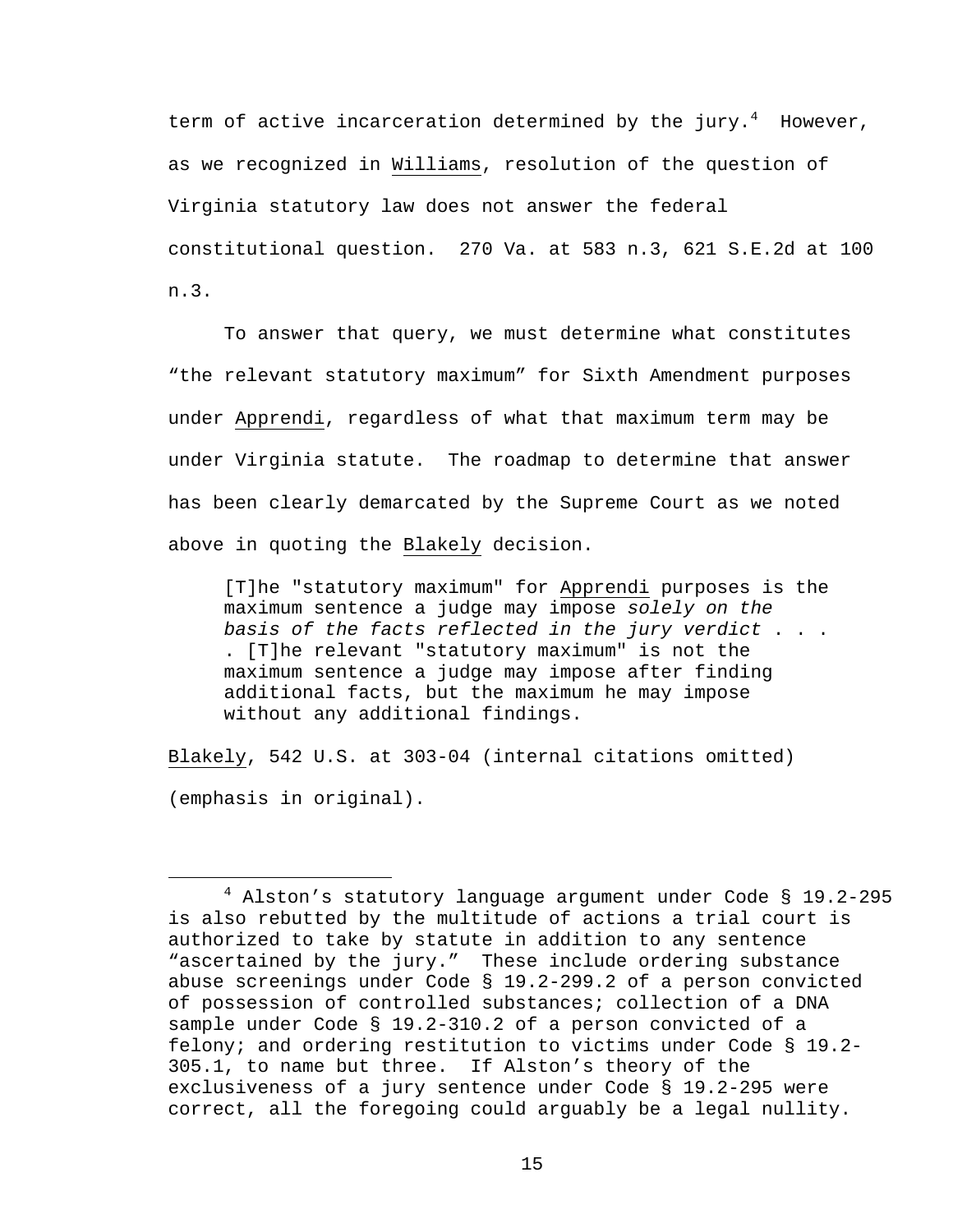Clearly, the Commonwealth's position that the maximum term of incarceration permitted by statute for a particular crime is the equivalent of the relevant statutory maximum for Sixth Amendment purposes was rejected in Blakely. While the maximum term provided by a statute and the Apprendi relevant statutory maximum may be coterminous, that circumstance depends on the "facts reflected in the jury verdict." As a matter of federal constitutional law, only those facts found by the jury or necessarily derived from its verdict can be the basis of the relevant statutory maximum sentence that a court can impose consonant with the defendant's Sixth Amendment rights.

So viewed, we agree with the conclusion of the Court of Appeals on this issue. "This statute[, Code § 19.2-295.2,] does not require that a trial court find proof of particular facts independent of the jury's conviction. The trial court here did not make any factual determinations beyond those implicit in the jury's conviction." Alston, 49 Va. App. at 121-22, 637 S.E.2d at 347.

The verdict of guilty to the charge of voluntary manslaughter was the sole factual finding by the jury that was needed by the circuit court for the imposition of a term of postrelease supervision under Code § 19.2-295.2. The jury's verdict of guilty was the only factual predicate required by Code § 19.2-295.2 before the statutory mandate was triggered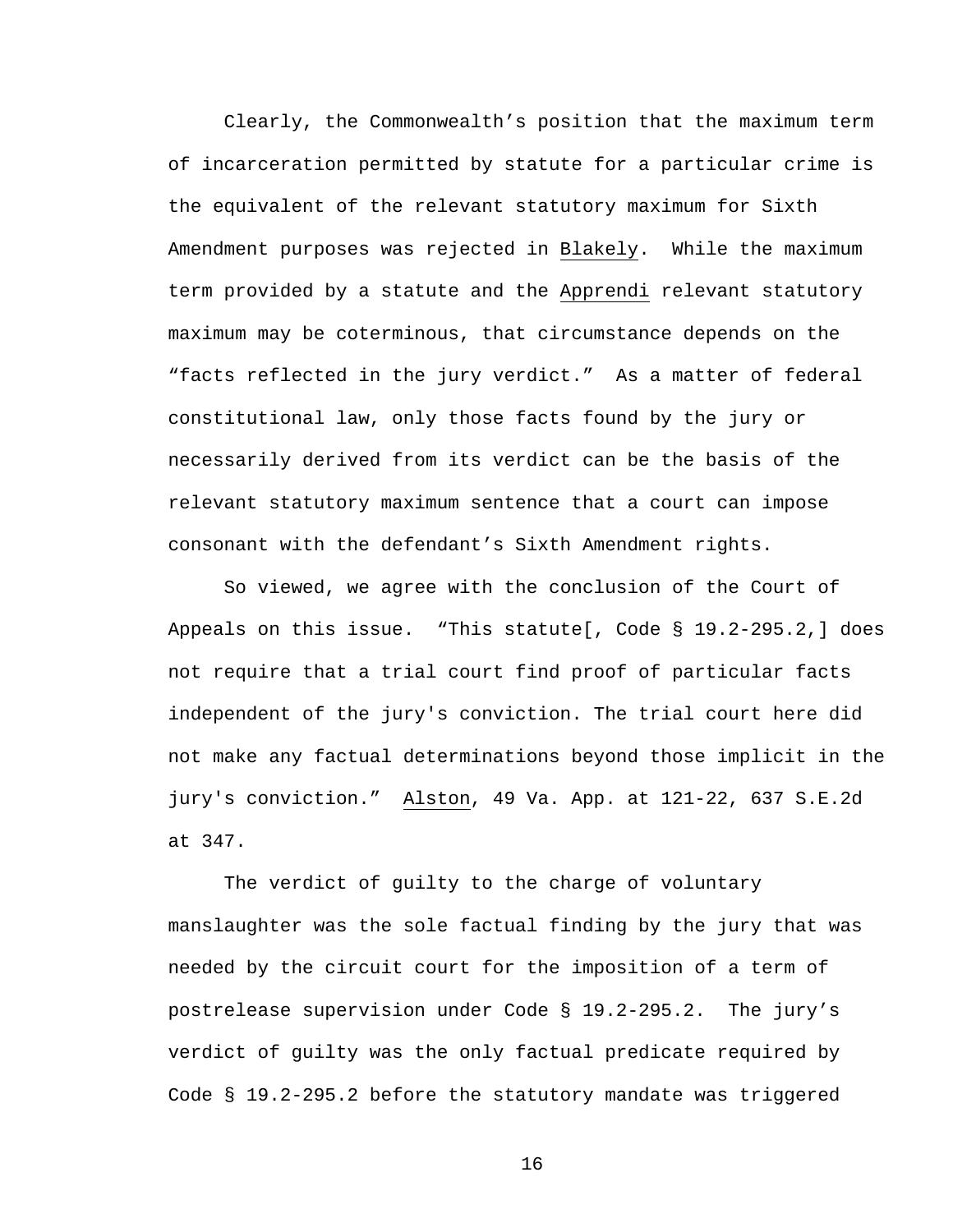that the circuit court "impose a term of postrelease supervision of not less than six months nor more than three years." The jury finding of Alston's guilt was "all the facts which the law makes essential to the punishment" under Code § 19.2-295.2. Thus, the Apprendi requirement that the sentence imposed be "solely on the basis of facts reflected in the jury verdict" was met in this case and Alston's three-year term of postrelease supervision is within the "relevant statutory maximum" for that reason. The fact that the circuit court exercised its discretion in selecting the term of postrelease supervision to impose a term of between six months and three years does not alter our conclusion.

The choice as to the duration of that term was a matter within the inherent discretion of the court in imposing a sentence, and required no additional fact-finding in an Apprendi context. A court clearly has that authority under Virginia law when it chooses a point within the permitted statutory range. "[W]hen a statute prescribes a maximum imprisonment penalty and the sentence does not exceed that maximum, the sentence will not be overturned as being an abuse of discretion." Abdo v. Commonwealth, 218 Va. 473, 479, 237 S.E.2d 900, 903 (1977) (citing Perry v. Commonwealth, 208 Va. 283, 156 S.E.2d 566 (1967)). Such a choice within the relevant statutory range raises no Apprendi Sixth Amendment issue because no additional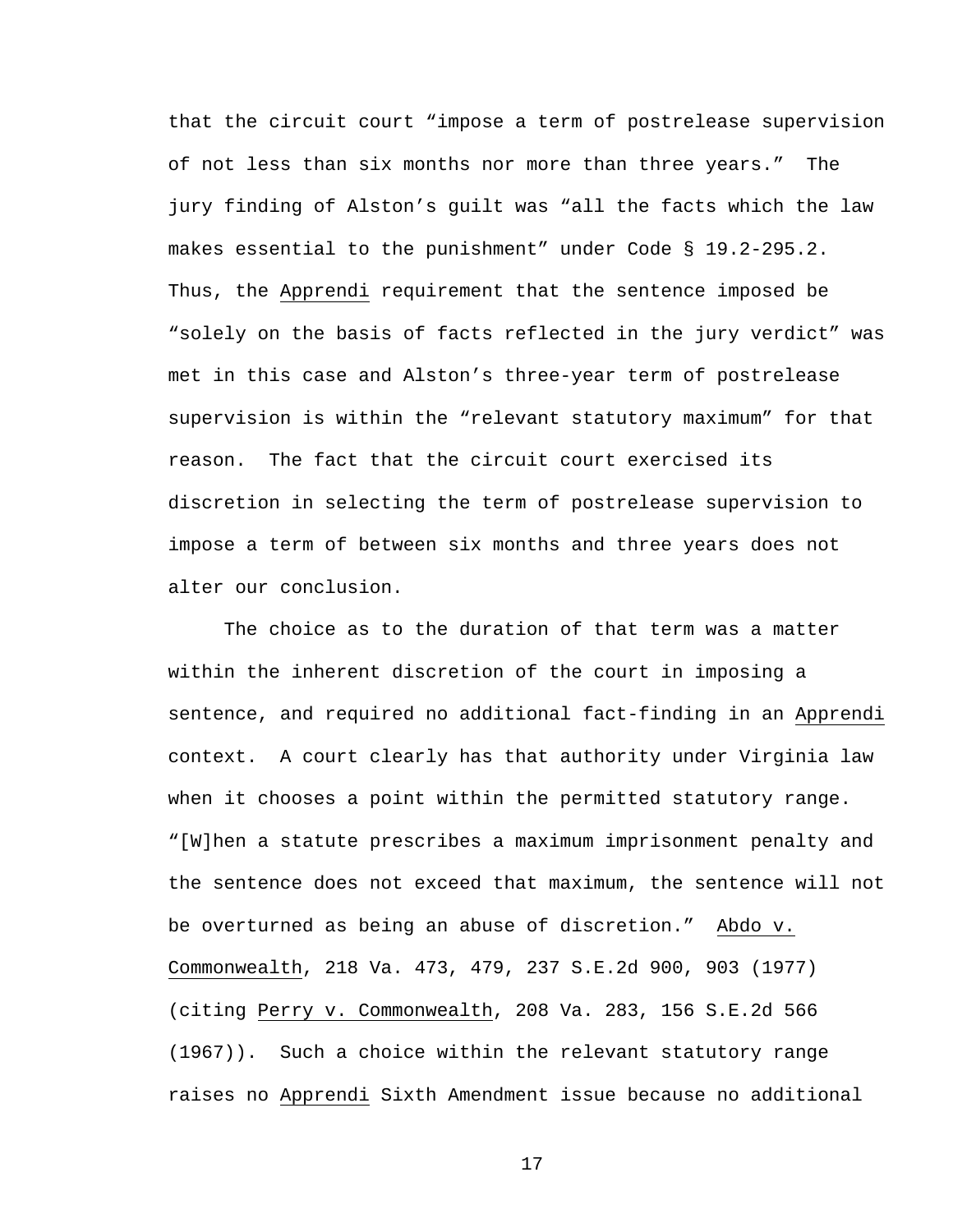fact-finding is made by the sentencing judge under Code § 19.2- 295.2 or required in addition to those facts found or implied by the jury's verdict. This conclusion is securely grounded in the Supreme Court's pronouncement in Booker that "when a trial judge exercises his discretion to select a specific sentence within a defined range, the defendant has no right to a jury determination of the facts that the judge deems relevant." 543 U.S. at 233; accord Cunningham, 127 S.Ct. at 866.

Lastly, Alston argues that even if the circuit court was within its authority to impose the term of postrelease supervision under Apprendi, the circuit court nonetheless acted to take that sentence out of any constitutional safe harbor by making factual findings independent of the jury, as the basis for its decision to fix a term of postrelease supervision at three years instead of a lesser term. This argument is without merit and has no basis in the record.

Contrary to Alston's contention, the circuit court specifically declined to accept Alston's request to state findings of fact as the basis for the court's choice in the length of the postrelease term. In fact, the circuit court noted that no fact-finding on its part was required: "Well I don't think I need to make any other fact finding other than to impose . . . . I think my discretion is only limited to how much." Any observations by the circuit court in imposing the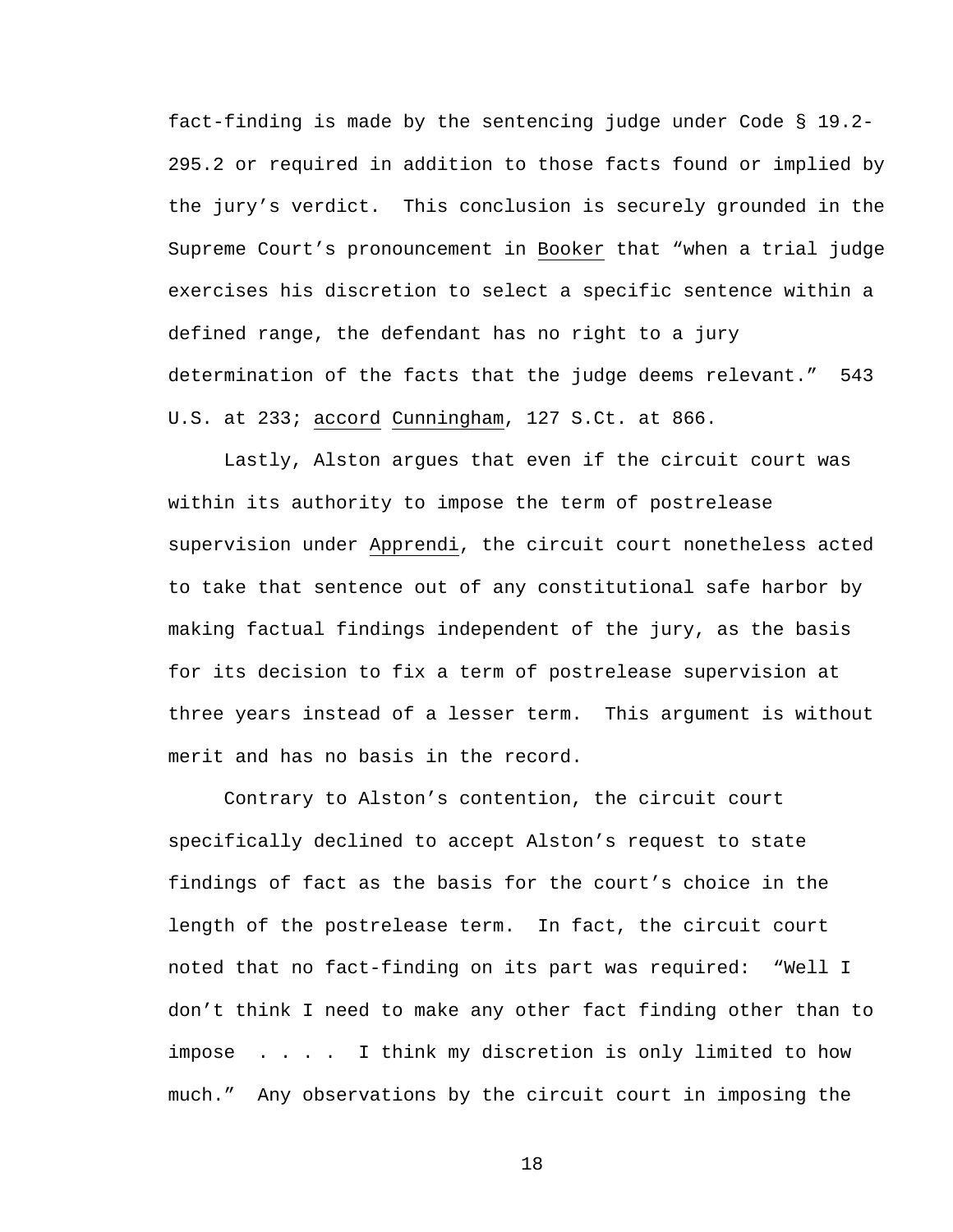term of postrelease supervision were remarks of a general nature, which were not findings of fact.

Accordingly, we find no error in the judgment of the Court of Appeals that the imposition of a term of postrelease supervision under Code § 19.2-295.2 did not violate any rights of Alston under the Sixth Amendment.<sup>5</sup>

## C. PROCEDURAL DEFAULT

Alston argues in another assignment of error that the duration of the term of postrelease supervision imposed by the circuit court was arbitrary, in violation of his due process rights, and an abuse of sound judicial discretion. The Court of Appeals found Alston's due process claim was procedurally defaulted, and Alston also separately assigns that determination as error. The Commonwealth contends Alston's appellate claims of arbitrary action and abuse of discretion by the circuit court were also defaulted because they were never made in the circuit court. We agree with the Commonwealth.

 $\frac{1}{5}$  Alston's second assignment of error is that Code § 19.2- 295.2 is unconstitutional on its face. To establish facial unconstitutionality, Alston "must establish that no set of circumstances exists under which [§ 19.2-295.2] would be valid." United States v. Salerno, 481 U.S. 739, 745 (1987). As our resolution of Alston's first assignment of error reflects, we find no constitutional infirmity in the application of Code § 19.2-295.2 in this case. Thus, Alston's contention that the section is unconstitutional on its face obviously fails and we need comment no further on this assignment of error.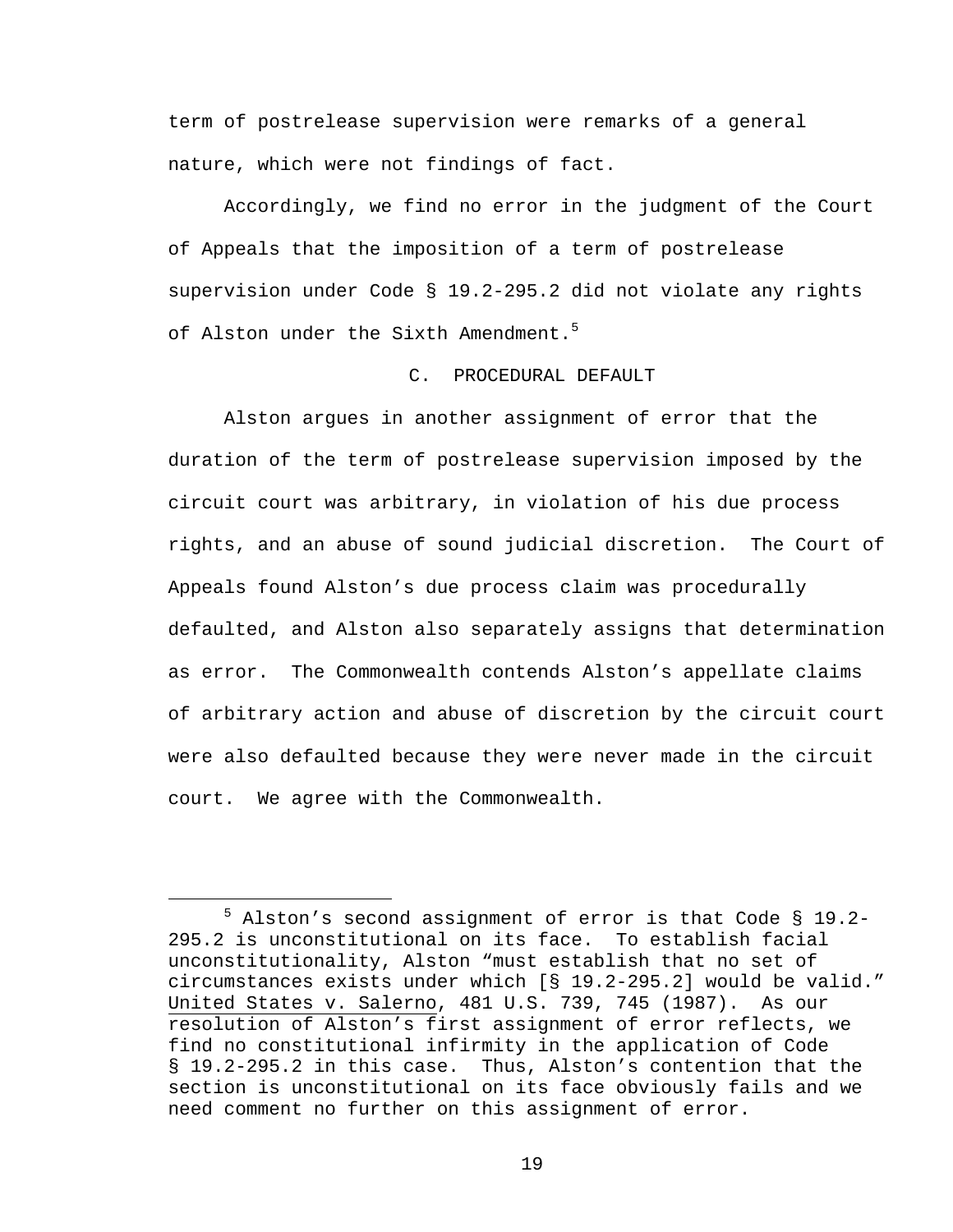The rules of this Court limit the consideration of the Court of Appeals to those rulings upon which timely objection has been made, with the grounds for such objection, and provide that "mere statement that the judgment  $\ldots$  is contrary to the law . . . is not sufficient to constitute a question to be ruled upon on appeal." Rule 5A:18. Our rules similarly limit the consideration of this Court. Rule 5:25.

In considering whether or not Alston preserved his due process claim, the Court of Appeals noted the transcript of the circuit court sentencing hearing. At that hearing, Alston's counsel told the circuit court that "due process [is] not our challenge" to the application of a postrelease term under Code § 19.2-295.2. Accordingly, the Court of Appeals held that Alston's due process claim on appeal was barred by Rule 5A:18.

Alston points to no place in the record where his due process claim was preserved so as to contradict the judgment of the Court of Appeals on this issue. Neither does Alston plead good cause for his failure to assert a due process claim or seek application of the ends of justice exception. Thus, the Court of Appeals did not err in holding any due process claim by Alston was waived.

The Commonwealth also asserts that Alston's arbitrary action and abuse of discretion arguments are actually a thinly veiled attempt to raise his defaulted due process claim and that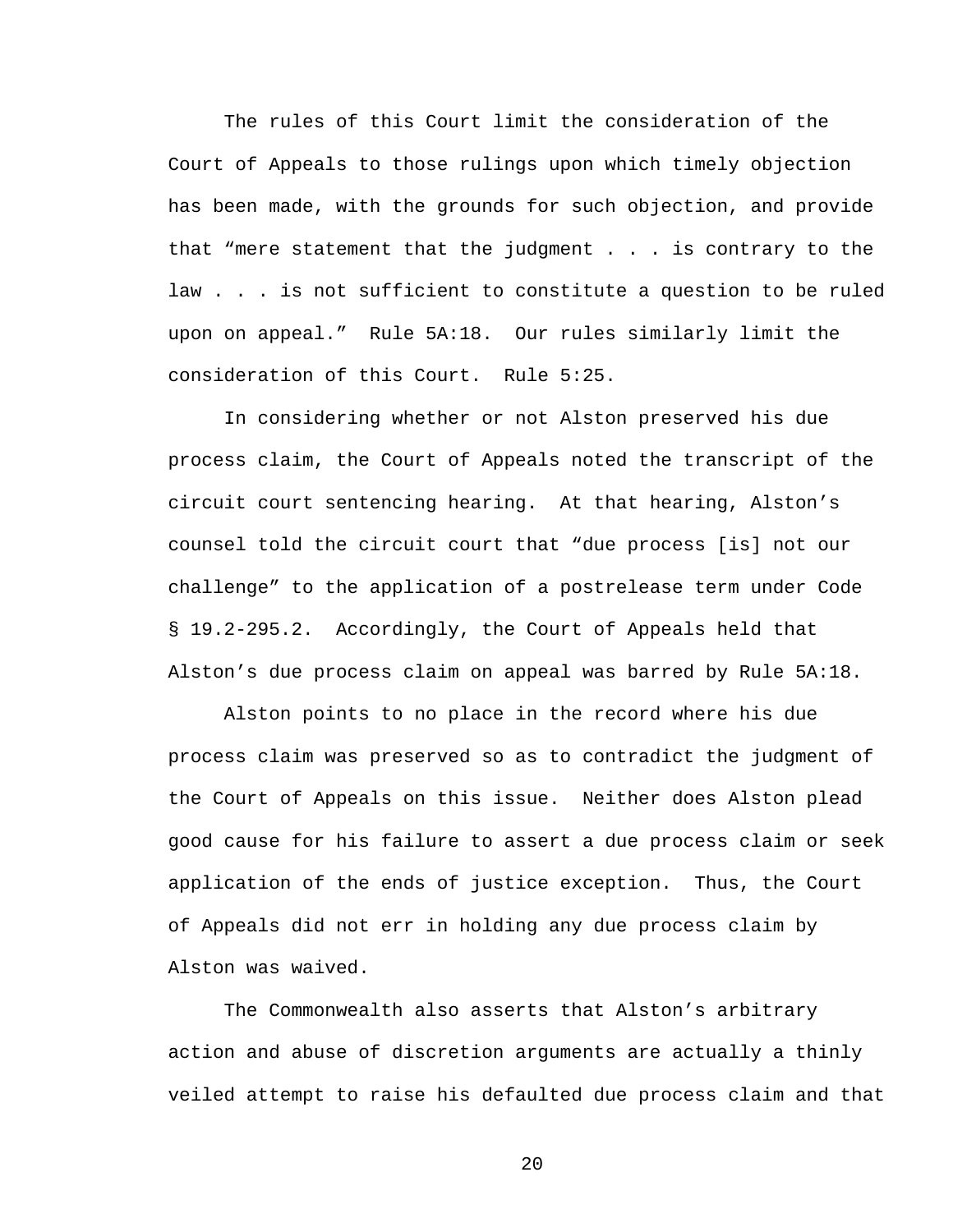neither of those claims was raised in the circuit court. Again, we agree with the Commonwealth. The record does not reflect that Alston ever argued to the circuit court that imposition of the term of postrelease supervision was either arbitrary or an abuse of discretion. Accordingly, this claim is defaulted under Rule 5:25 and will not be considered.

## D. LEGISLATIVE INTENT

Finally, Alston argues that the application of Code § 19.2- 295.2 by the circuit court and the Court of Appeals contravened the General Assembly's intent in enacting that statute.

"While in the construction of statutes the constant endeavor of the courts is to ascertain and give effect to the intention of the legislature, that intention must be gathered from the words used . . . . Where the legislature has used words of a plain and definite import the courts cannot put upon them a construction which amounts to holding the legislature did not mean what it has actually expressed." Chase v. DaimlerChrysler Corp., 266 Va. 544, 547-48, 587 S.E.2d 521, 522 (2003). "Therefore, when the language of an enactment is free from ambiguity . . . we take the words as written to determine their meaning." Brown v. Lukhard, 229 Va. 316, 321, 330 S.E.2d 84, 87 (1985).

As noted above, Code § 19.2-295.2 provides, in relevant part, that "[a]t the time the court imposes sentence upon a